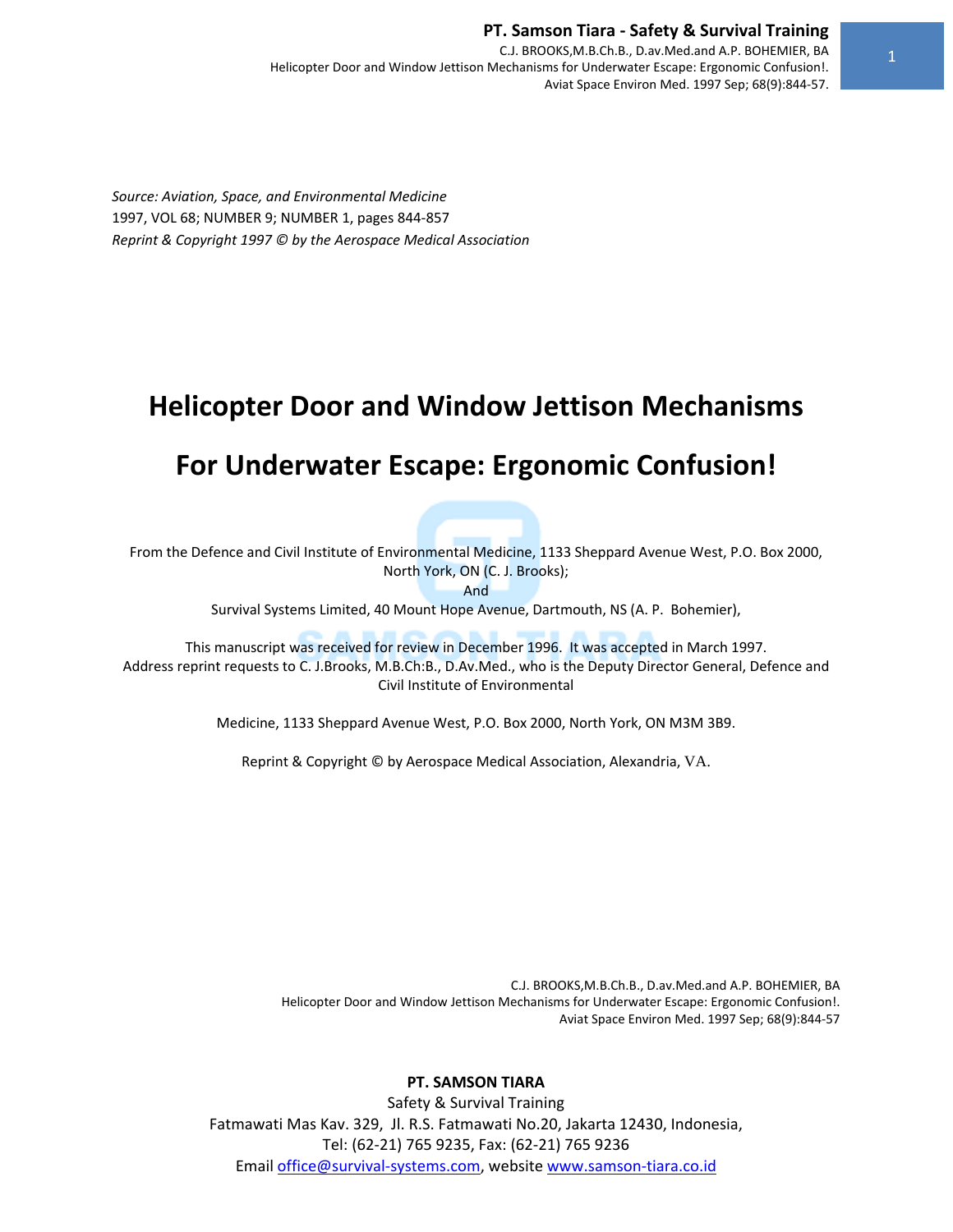#### **BROOKS CJ, BOHEMIER A.P. Helicopter Door and Window Jettison Mechanisms for Underwater Escape: Ergonomic Confusion! Aviat Space Environ Med. 1997 Sep; 68(9):844‐57**

There are 23 different door, hatch, and window release mechanisms identified in 35 types of helicopters that earn their living over water.

There is no standardization of the mechanism within each cockpit or among helicopter types, nor is there any standardization of the location relative to the operation, whether the mechanism matches the task or in which direction the door/hatch/window is jettisoned. New regulations are needed by military and civilian authorities to address the ergonomic confusion.

THE MORTALITY RATE worldwide across civilian and military helicopter accidents flying over water ranges from 25‐ 35% (1, 3, 5, 9, 13). The dangers of escape from a ditched, rapidly sinking helicopter have already been reviewed (7, 8), and Allan et al. (2) investigated the size of emergency exits for underwater escape from rotorcraft. However, these authors argue that one of the principle causes of death is that passengers and crew have difficulty locating the jettison mechanism and, if they do find it, they experience confusion and difficulty operating it. This hypothesis has recently been supported by Barker and Bellenkes in their review of U.S. Naval helicopter mishaps (4).

They found that there was significant difficulty opening and jettisoning hatches, particularly in the H‐60 and H‐3 helicopters. The problem is compounded by being inverted, underwater, in semi-darkness, hampered by equipment, and possibly being injured. In 1993, Brooks et al. (6) conducted an experiment to examine the ability of a person to locate and operate a jettison mechanism. There were 48 Canadian aircrew who conducted a series of escapes in a Survival Systems' Modular Egress Training Simulator with all the doors, windows and hatches in place. The emergency exit components were replicas of, and were operated like, the four Canadian Air Force helicopters then in service.

During the experiment, it was noted that the helicopter escape route appeared to have been designed for emergency ground egress and not for underwater egress. There was no standardization of the door, hatch, window, or escape route, and little thought had been given to the design of the jettison mechanism, or whether the door, hatch or window should pull in or push out. In addition, many levers did not match the task, i.e., they did not depart the helicopter with the door after jettison as would be expected, and many levers would not work in either direction; therefore, many rotation errors were noted during the escape sequence. The recommendation from this experiment was that a more in-depth study of helicopters operating over water worldwide should be conducted to examine the whole fleet problem. This has now been completed and is reported in this paper.

## **METHOD**

Over a period of 24 mo, the doors, hatches, windows and escape mechanisms of 35 military and civilian helicopters were examined directly or through published review. Whenever possible, the mechanisms were physically handled and operated; when this was not possible, they were examined from: a) photographs; b) references in the Aircraft Operating Instructions; c) the Boarding Card or a training video; d) a new U.S. Army report on helicopter egress (14); or e) a preliminary draft of a U.S. Navy report on helicopter crashworthiness (12). The helicopters were deliberately chosen because their task was specifically to fly over water. Because there are significant differences between the military and civilian versions of the Sikorsky/Westlands Sea King/S‐61 and the Boeing Chinook H‐46, H‐47 and Chinook 234, they were reviewed as separate helicopters. The Canadian Labrador

# **PT. SAMSON TIARA**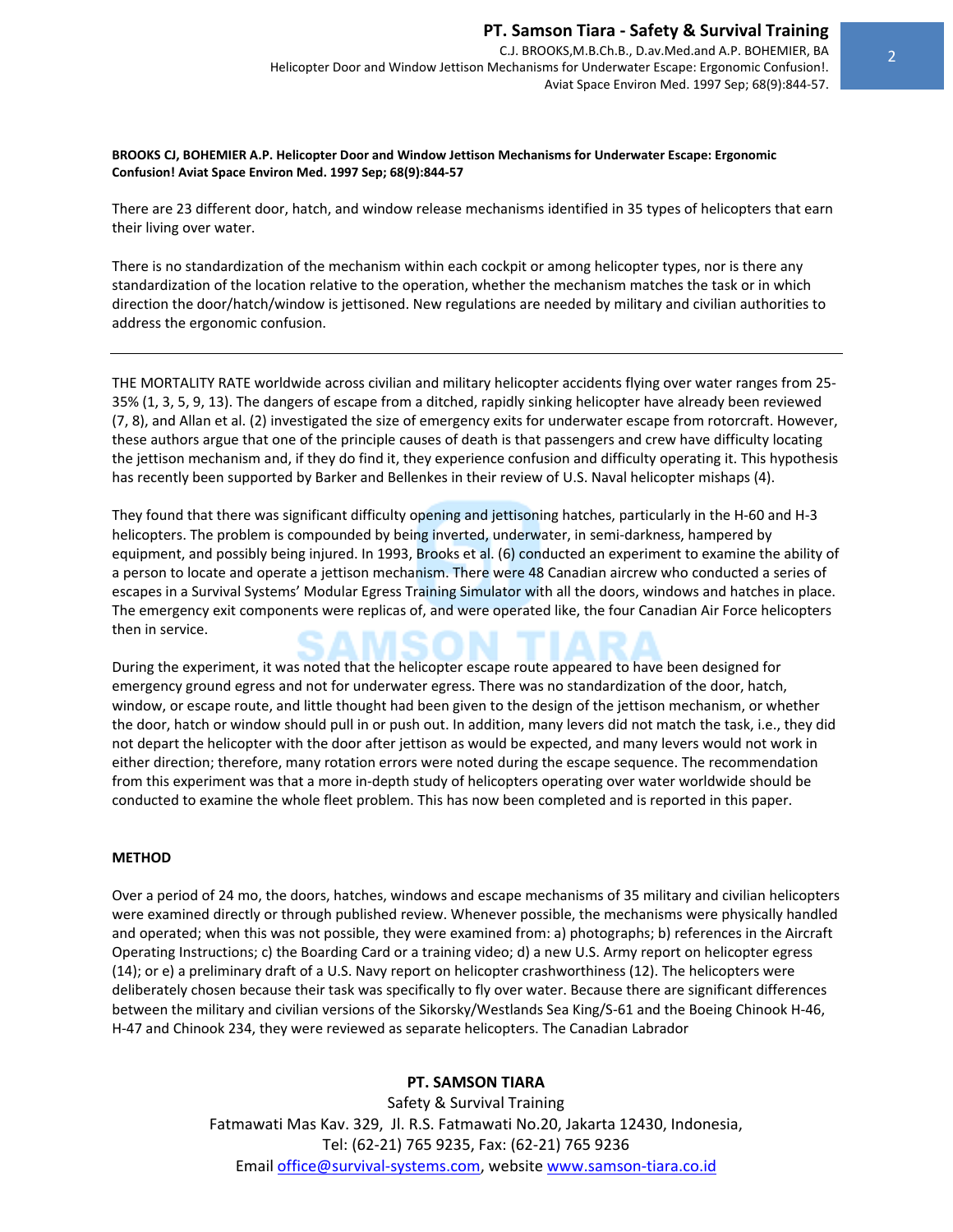C.J. BROOKS,M.B.Ch.B., D.av.Med.and A.P. BOHEMIER, BA Helicopter Door and Window Jettison Mechanisms for Underwater Escape: Ergonomic Confusion!. Aviat Space Environ Med. 1997 Sep; 68(9):844‐57.

Helicopter has similar doors, .windows and hatches to the Boeing CH‐46 and they have been grouped together. Similarly, the Aerospatiale AS‐365 has been grouped with the U.S. Coast Guard H‐65 version, and the Bell OH‐57, ‐ 58 and Canadian Kiowa have been grouped together. The helicopters are listed below:

| Wessex           |                      |
|------------------|----------------------|
| Wasp             | OH-57                |
| Scout            | OH-58                |
| Lynx Kaman       | $SH-2$               |
| Alouette II      | Sea King SH-3        |
| Alouette III     | $S-61$               |
| Super Frelon     | S-76                 |
| Super Puma       | UH-60 Black Hawk     |
| <b>RAF Puma</b>  | SH-60 (USN and USeC) |
| USGCH-65         | CH-53                |
| AS-365           | Labrador             |
| BO-105           | H-46 Chinook         |
| Bell 206B        | CH-47 Chinook        |
| <b>Bell 206L</b> | Boeing 234 Chinook   |
| Bell 214ST       | AH-1 Cobra           |
| <b>Bell 412</b>  | AH-64 Apache         |
| Bell UH-1 Huey   | $MI-24$              |
| Kiowa            | EH-101               |
|                  |                      |

The doors, hatches and windows were categorized into three groups: a) all pilot doors or windows; b) all doors aft of the pilot's door used for general access by military and/or civilian personnel, for cargo or for hoisting; and c) all other escape hatches or windows that were designed for emergency escape only.

Each door, hatch, or window was then identified as to whether it pulled inboard or was pushed out or, as in one case, first pulled half‐way in and then pushed out. The operating mechanism was categorized by shape if denoted by a lever and by length if denoted by a tab or a tape. The direction of mechanical operation (i.e., rotate, pivot, push, pull, or, in some cases, rotate and pull or rotate and push) were listed.

The relation of the lever to the seated position of the person required to operate it was noted; whether it departed the helicopter with the door or window, or whether it remained on the fuselage, was also recorded. The objective was to identify both good and poor systems and to give advice to helicopter manufacturers on which type(s) to standardize.

## **RESULTS**

The jettison mechanisms of 35 helicopter pilot doors, 29 helicopter passenger/cargo/ main access doors and 27 emergency windows and escape hatches were examined. For the sake of space and clarity, only the starboard side will be described unless it was found that the port side equivalent is significantly different in position and operation, or if there is only one sliding door or airstairs on the port side. For the three attack helicopters (AH‐l, AH64 and Mi-24) both forward (co-pilot! gunner) and aft cockpit (pilot) will be discussed.

## **PT. SAMSON TIARA**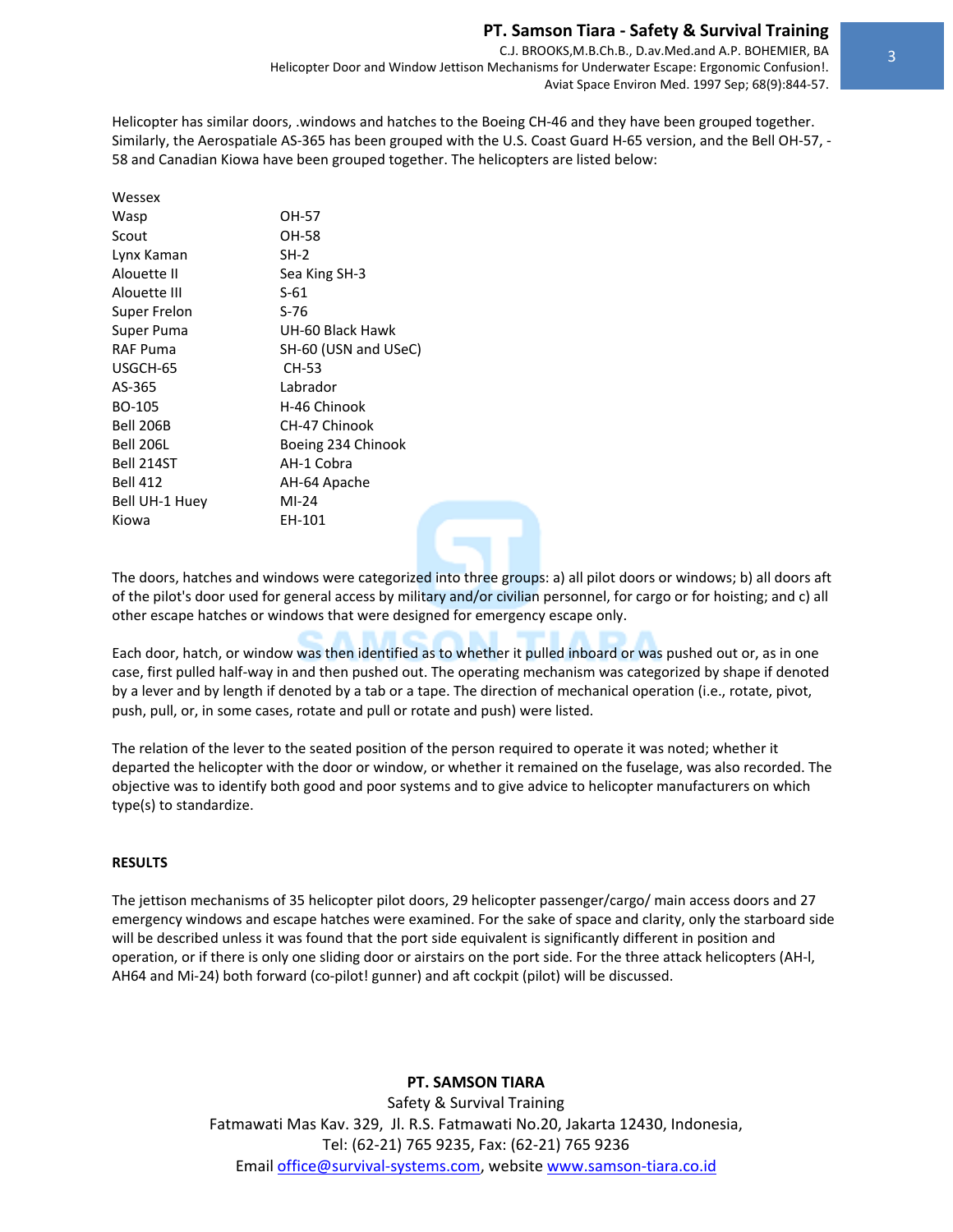C.J. BROOKS,M.B.Ch.B., D.av.Med.and A.P. BOHEMIER, BA Helicopter Door and Window Jettison Mechanisms for Underwater Escape: Ergonomic Confusion!. Aviat Space Environ Med. 1997 Sep; 68(9):844‐57.

Overall, 23 different mechanisms for clearing the path for escape through a door, hatch or window were identified. A brief description is included with each illustration in Fig. 1. The illustrations show typical examples of each category. In several cases the mechanism is protected by a cap, but some mechanisms are doubly protected with the addition of a button or a witness wire. These cases are identified and discussed later in the paper. *Pilots' Doors and Windows* 

There are 11 different mechanisms for pilot doors and windows. Each is listed in **Table I** and illustrated in order from left to right and from top to bottom in Fig. 2. The manner and order of discussion is similar for all categories of mechanisms. The numerical designator for each mechanism identified in Fig. 1 is shown in the bottom left hand corner of each block. All doors and windows pushed out; none pulled in.

There were a greater number of levers that remained fixed to the fuselage and did not depart the helicopter when the door or window was jettisoned (24 compared to 11 cases). In the three attack helicopters, the mechanism triggered a system that caused the canopy to be blown off ballistically, shattered by a line charge or caused the retaining pins to be blown off. The lever itself still remained inside the cockpit.

The mechanisms operated from a wide range of physical positions, but predominantly from a mid‐chest and lower chest seated position relative to the operator (13 and 12 cases, respectively). Nine mechanisms operated from shoulder or above shoulder level, two at knee level, and one from behind the hip. The Super Frelon and AH1 were included twice in these figures because they were in different positions for the pilot (behind left shoulder) and copilot (at right knee).

The specific mechanisms and direction of operation are listed in Fig. 2. The most common type with 12 examples is the plain lever with knob that rotates in line with the fuselage (Mechanism 5), followed by five each of the truncated shaped lever (Mechanism 4) and the compound L‐shaped bar with knurled handle/knob (Mechanism 10). There are three types of the T‐bar that pulled back (Mechanism 14) and two each of a release wire suspended along the length of the forward door jamb (Mechanism 22), a spoon shaped lever that pulled up and aft from the spoon end of the lever (Mechanism 7), and an automobile door type lever (Mechanism 3). Finally, there is one each of a T-bar that requires rotation and pulling out (Mechanism 15), a T-bar that requires rotation and pushing in (Mechanism 16), a ring handle that requires rotation (Mechanism 17), and a compound L‐shaped bar that slides up and back parallel to the window sill (Mechanism 8).

## *Doors, Airstairs* & *Access/Cargo Doors Aft of the Pilot's Doors*

There are 12 different mechanisms on the 29 doors examined. These are listed in Table II and illustrated in Fig. 3. Of the 30 levers, 24 departed the helicopter with the door. Again there is a wide variability in the positioning of the lever relative to the operator. In 13 cases, it is at lower chest height; 8 cases at shoulder height; 7 cases at midchest height and, in 1 case, at foot level. Four mechanisms are capped, two are witness wired and, in two doors, it is necessary to operate two levers simultaneously to jettison the door. The doors all push out except in the UH‐ l/Huey and the CH53, it pulls in, in the CH46 it rolls up into the roof of the helicopter, and in the Scout it remains open on its hinges.

The most common mechanism fitted (with nine examples) was the plain parallel shaped lever which rotated in line with the fuselage (Mechanism 1) followed by five examples of the truncated shaped lever (Mechanism 4), four examples of the plain lever with knob rotating in line with the fuselage (Mechanism 5), three examples of the compound L‐shaped bar (Mechanism 8), and two examples of *the automobile* type door handle (Mechanism 3). There are seven other mechanisms represented by one example each‐a vertical plastic coated wire, which pulls aft

## **PT. SAMSON TIARA**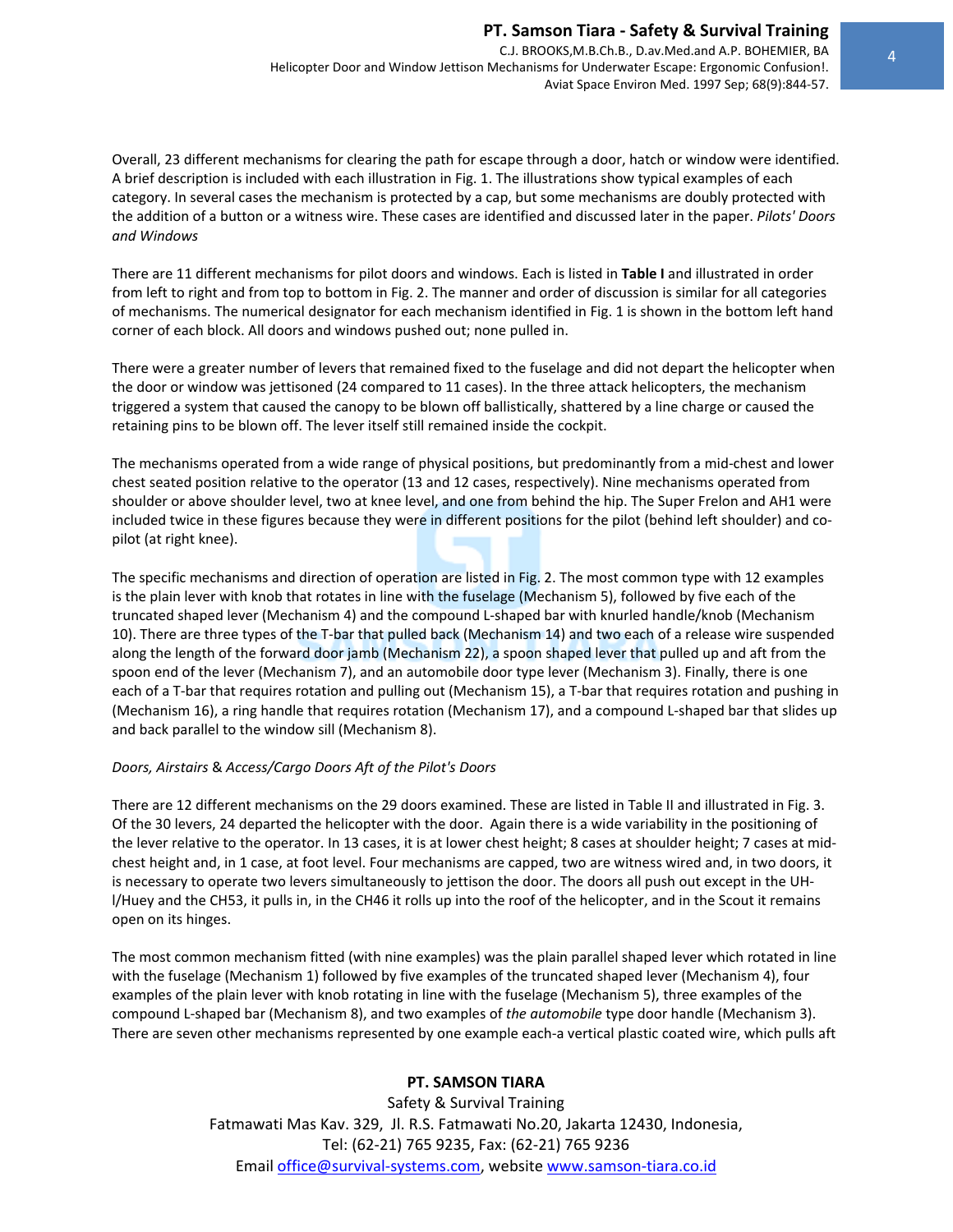C.J. BROOKS,M.B.Ch.B., D.av.Med.and A.P. BOHEMIER, BA Helicopter Door and Window Jettison Mechanisms for Underwater Escape: Ergonomic Confusion!. Aviat Space Environ Med. 1997 Sep; 68(9):844‐57.

(Mechanism 22), a chain link fitted horizontally across the hatch (Mechanism 21), a hollow triangular rod (Mechanism 10), a ring handle (Mechanism 17), a plain lever with cranked end (Mechanism 3), a plain lever with knob that pivot up (lifted out) at right angles to the fuselage (Mechanism 6) and a plain rectangular shaped lever that lifted at right angles to the fuselage (Mechanism 11).

#### *Emergency Windows and Hatches*

In the 27 different hatches and windows examined, there are nine different mechanisms. These are listed in Table **III** and illustrated in Fig. 4.

In 11 cases, the most frequently chosen type of mechanism is a hatch or window seal removal mechanism which, once activated, allows the hatch or window to become free. This group is made up of eight examples of a short pull tab or tag (Mechanism 19), two examples of a pull tab/tag with a long tape (Mechanism 18), and one example of a lanyard with a buckle on the end of it (Mechanism 20).

There are six examples of the plain parallel‐shaped lever that rotates in line with the fuselage (Mechanism 1), five examples of the plain push out window (Mechanism 23), three examples of the rectangular shaped bar or plain lever that lifted at right angles to the door or window (Mechanism 11), and one example each of the forged plate with center rod for gripping (Mechanism 9), a D-shaped rod (Mechanism 12), and a plain lever with knob(Mechanism 5).

#### **DISCUSSION**

There were 35 helicopter pilots' door jettison mechanisms examined and, where possible, the associated doors or access hatches and emergency windows aft of the pilot were also examined. There are 23 types of jettison mechanisms on them and the arc of rotation or direction of pull is highly variable.

For the pilots' doors there are 11 different types of levers. The majority operated in line with the fuselage, but the EH-10l, UH-60 and Mi-24 pivot out at right angles potentially increasing the chance of snagging; and the Bell series of 214/412/UH-1 have a T-bar that pulls straight aft from the lateral edge of the dashboard. Unique to the AH-1 and AH-64 is a T-bar which requires two actions: the first to arm the device and the second to jettison the canopy. In the AH-I gunner's position, the lever rotates counter-clockwise with the left hand to arm and pulls aft to fire. In the pilot's position the lever rotates counter‐clockwise with the right hand to arm and pulls up to fire. In the AH‐ 64, the lever is situated in the same place for gunner and pilot, it can be rotated in either direction for arming, but pushes in for firing.

Except in the cases of the Canadian Labrador, CH‐46 and AH‐64, all the levers operate in one direction only, thus making them potentially prone to reversal errors by the operator. The final 12 o'clock position of the lever on the lower sill in the Sea King, 5‐61 and 5‐76 create a potential snagging problem (6). In only the case of the Super Puma was the lever protected by a cap.

In 70% of cases the lever does not match the task and does not depart the helicopter with the door. The position of the lever is quite inconsistent; it ranges from above the shoulder to behind the hip. The Super Frelon is unique because the lever is located in entirely different positions in pilot and co-pilot seats. The only consistency is that all the pilot doors and windows jettison outboard.

For the doors, airstairs and access hatches aft of the pilots' doors, there are 12 different mechanisms. Again, the majority of levers rotate in line with the fuselage, but the ones on the 5‐76, Wasp, Boeing 234, and the top lever of the Mi‐24 pivot at right angles to the fuselage. In a complete reversal to the findings in the pilot's doors, 80% of the levers depart the helicopter with the door. Positioning of the levers was inconsistent and the AS365

## **PT. SAMSON TIARA**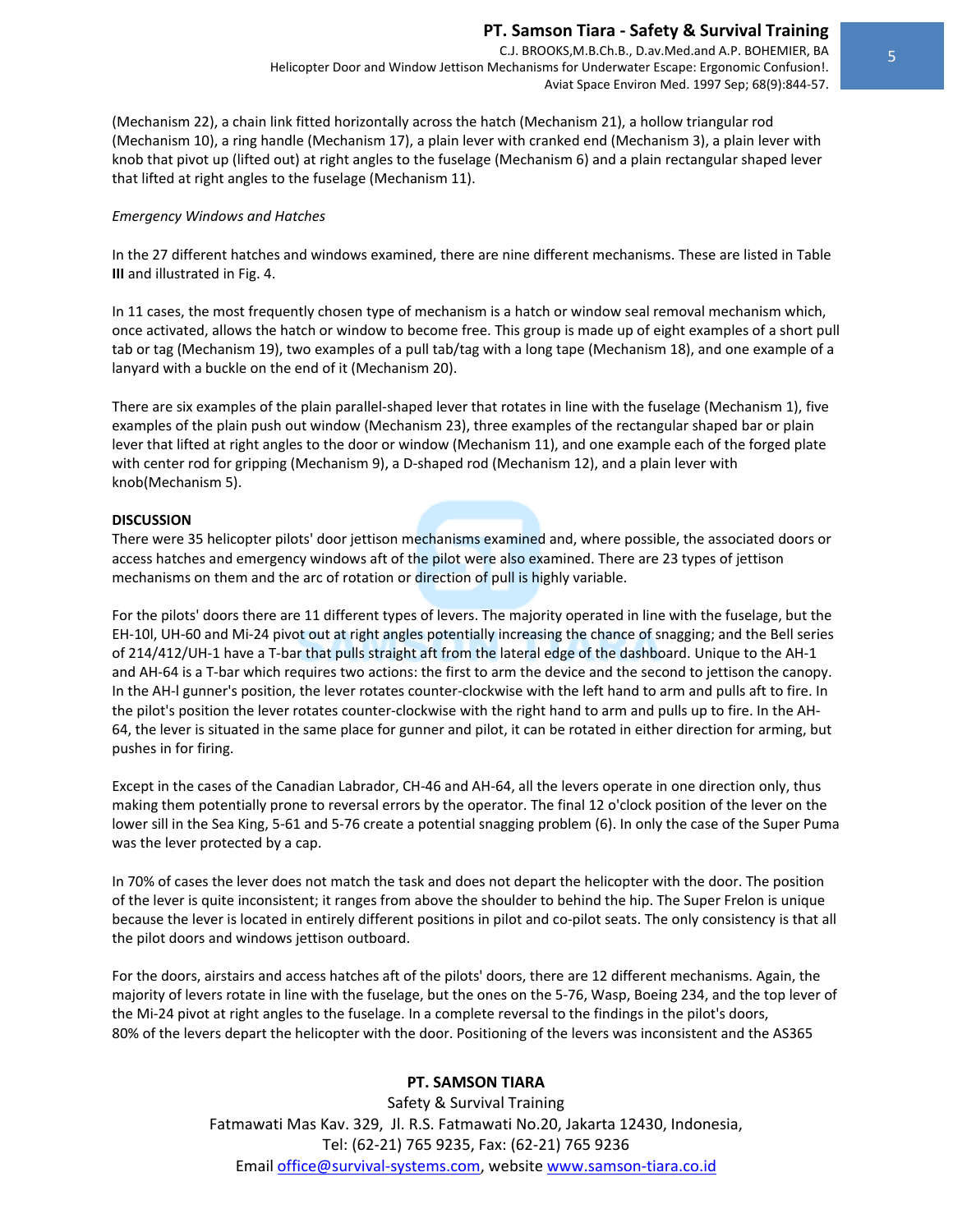N is the only helicopter to have a lever mounted on the floor. This was witnessed wired as is the hatch and airstairs lever in the EH‐1O1. There are three helicopters that have a protective cap over the lever (RAF Puma, Super Puma and 5‐76).

For the emergency windows and hatches, the predominant method (40%) of jettison is by removal of the seal between the glass and the fuselage frame. The position of the short tab is inconsistent; i.e., it can be installed on the same helicopter in three different positions as in the case of the CH‐53. Where levers are used, six operate by lifting up at right angles to the fuselage, five operate in line with the fuselage, and the one in the ramp of the Boeing 234 rotates in line with the hatch. The windows of the CH‐53 and SH‐60 pull in, the hatch in the CH‐53 pulls in, and the emergency windows in the EH‐1O1 first pull in and then push out. All the remainders push out. In 15 cases, the lever or tape does not depart the helicopter with the hatch/window.

For a hatch that is used in an emergency, the least number of operations should be necessary to release it. This is not the case in the Wessex, Super Puma, 5‐61, and CH‐53, where two actions are needed; in the case of the 5‐76 three actions are needed; or the Chinook 234 where access to the rear hatch is only gained by opening an intermediate door!

Reviewing the shape of the mechanical levers for all doors, hatches, and windows, there is again considerable variation. It is not easy to insert the index and middle finger behind the T‐bar with a wet gloved hand. The ring handle is equally difficult to grasp, either with a whole hand or to slip a finger through the loop, and the various L‐ shaped bars with or without knurled handles are not easy to grasp. The glove slips off a parallel‐shaped lever and a truncated shaped lever, and it is hard to locate, insert the fingers inside and pull the triangular‐shaped rod. Adding a protective cap and, in one case, a protective button as well, only adds to the escapee's confusion. Ability to visually locate a door, hatch, or window mechanism underwater is very difficult. It must function more by touch than vision. Therefore, the lever must work in either direction from a central detent. The best example of a lever that worked well was the plain shape with a knob (Mechanism 4) that rotated in line with the fuselage. This provides the least chance for the hand to slip off the end, but it must be designed to function with rotation in either direction and its final position should not snag the escapee.

These results confirm our hypothesis of no standardization in the type of jettison mechanism, the position of the mechanism in relation to the human body (either when seated normally or in the extreme condition of being inverted under water with poor illumination); nor has there been standardization of whether the door, hatch, or window should pull in or push out. Indeed, in one case the window must first be pulled in and then pushed out! Not only has there been no standardization among helicopter manufacturers, but there has been no standardization within each helicopter manufacturer or even on a single helicopter. Moreover, little or no progress has been made in recent years to ameliorate these concerns. We note that an old design of helicopter has at least three mechanisms; whereas a new design has four mechanisms!

Helicopter designers have not realized that a mechanism for emergency ground egress is not necessarily acceptable for underwater egress. The regulations are nonspecific and leave a lot of leeway for interpretation by the manufacturers. For instance, the Federal Aviation Administration regulation (11) for an emergency exit states it ''be readily accessible, require no exceptional agility of a person using it, and be located so as to allow ready use, without crowding, in any probable attitudes that may result from a crash; have a simple and obvious method of opening and be arranged and marked so as to be readily located and operated, even in darkness; doors and hatches shall be quick-opening, easily operated, and have a standard mode of latch-handle operation throughout the vehicle; and this operation should be possible using either hand and shall require no more than two distinct and different motions." (11; Section 27.807)

## **PT. SAMSON TIARA**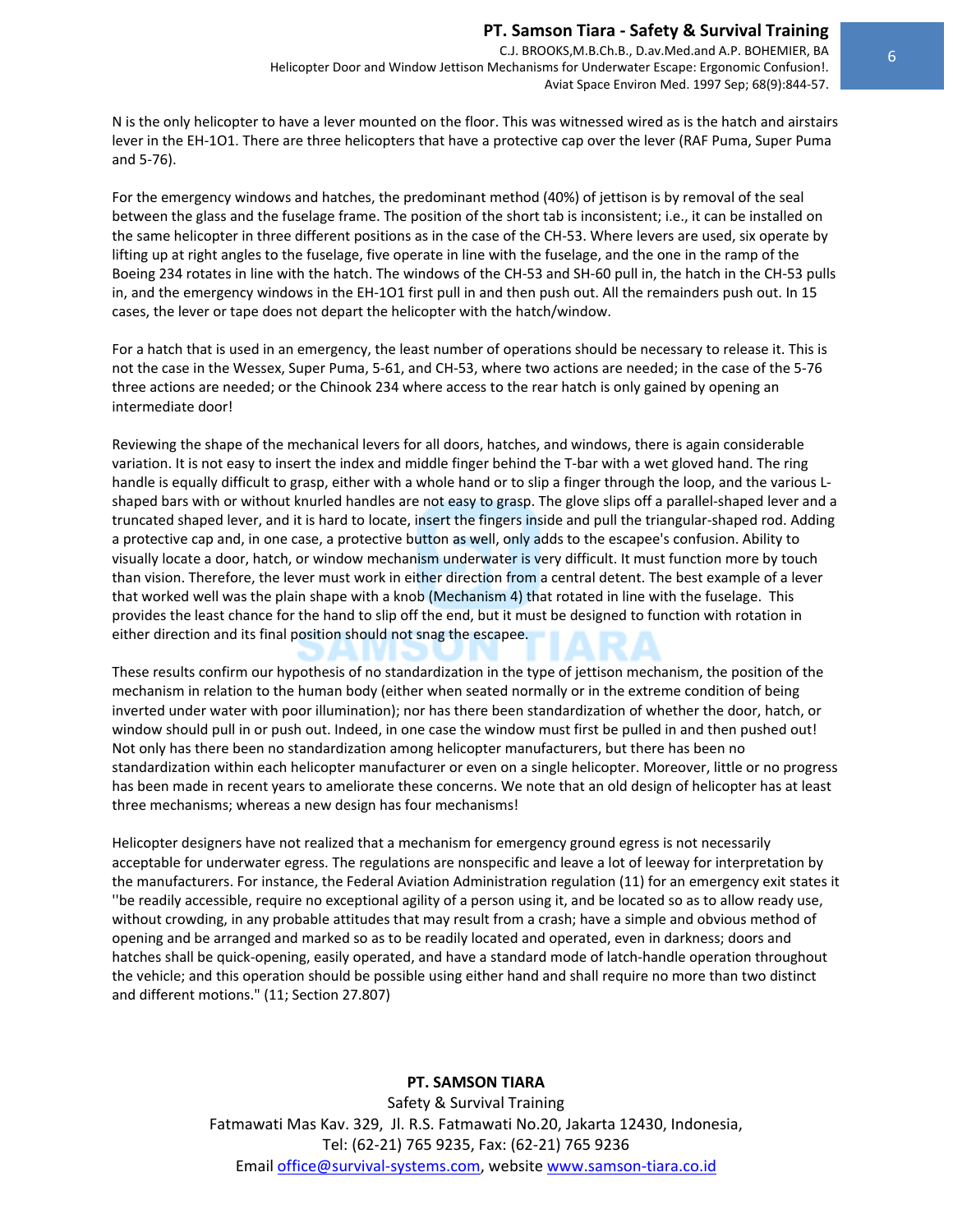C.J. BROOKS,M.B.Ch.B., D.av.Med.and A.P. BOHEMIER, BA Helicopter Door and Window Jettison Mechanisms for Underwater Escape: Ergonomic Confusion!. Aviat Space Environ Med. 1997 Sep; 68(9):844‐57.

The U.S. Air Force military specification for aircraft emergency escape (15) is non‐specific in some areas and more specific in others. For instance, the requirement for exit actuation states that the direction of the release lever rotation "should be obvious and natural to the operator" (nothing is obvious and natural to an inverted, submerged human). It specifies that the lever should be T or L-shaped with stops to prevent rotation in the wrong direction (to avoid a reversal error the lever should be able to rotate in either direction). It denies witness wiring but "does not preclude the use of an easily removable, non-tampering, non-jamming protection cover." (15; Paragraph f)

The Civil Aviation Authority notice (10) on helicopter emergency escape facilities is equally non‐specific. It states that "the means of opening an escape window should be rapid and obvious." (10; Paragraph 2.1)

None of the standards mention that all the doors, hatches, and windows should push out or that there should be a common system throughout the helicopter. Post crash, the survivor may be injured, submerged in cold water, totally disorientated, and near to death from drowning. In our opinion, a basis for a standard must be that the jettison mechanism is simple; there should be no doubt about how it operates and it should not be open to reversal errors. It should be easily accessible, requiring no reach by the pilot or a passenger, be easy to grasp with a wet gloved hand, and most important, there should be no difficulty in locating it. It should not be protected by a cap. The operation of the mechanism should match the task and there should be positive feedback that the door, hatch, or window has been jettisoned. There should be no confusion about which way the hatch should be jettisoned, all should push out. Finally, on all doors (e.g., pilots', cargo, airstairs, etc.) the mechanism should work from the same principle and be located in the same place. Similarly for all emergency hatches or windows, the mechanism should be standard in position and method of operation and work on the same principle as the one on the doors and hatches.

This study has shown that a lot of progress will have to be made. The first step is to revise the regulations and standards; the second step is to encourage helicopter design engineers to undergo a helicopter underwater escape training course to familiarize themselves with the gravity of the problem; and third, commence to redesign the jettison mechanisms of doors, hatches, and windows on helicopters.

### **CONCLUSIONS AND RECOMMENDATIONS**

The door, hatch, or window mechanism was examined on 35 different helicopters that earn their living flying over water. Neither within each cockpit nor among helicopter types is there any standardization of the mechanism, of the position relative to the operator, whether the operating mechanism matches the task, or whether the door, hatch, or window is jettisoned outboard or pulled inboard.

Only two mechanisms are required: a common one that fits all doors whether they be pilots' doors or passenger *I* cargo doors aft of the pilot, and a second one that works on the same principal for emergency hatches and windows. A basis for a standard is described in the discussion section. Finally, regulatory bodies should revise their standards to reflect these findings.

## **PT. SAMSON TIARA**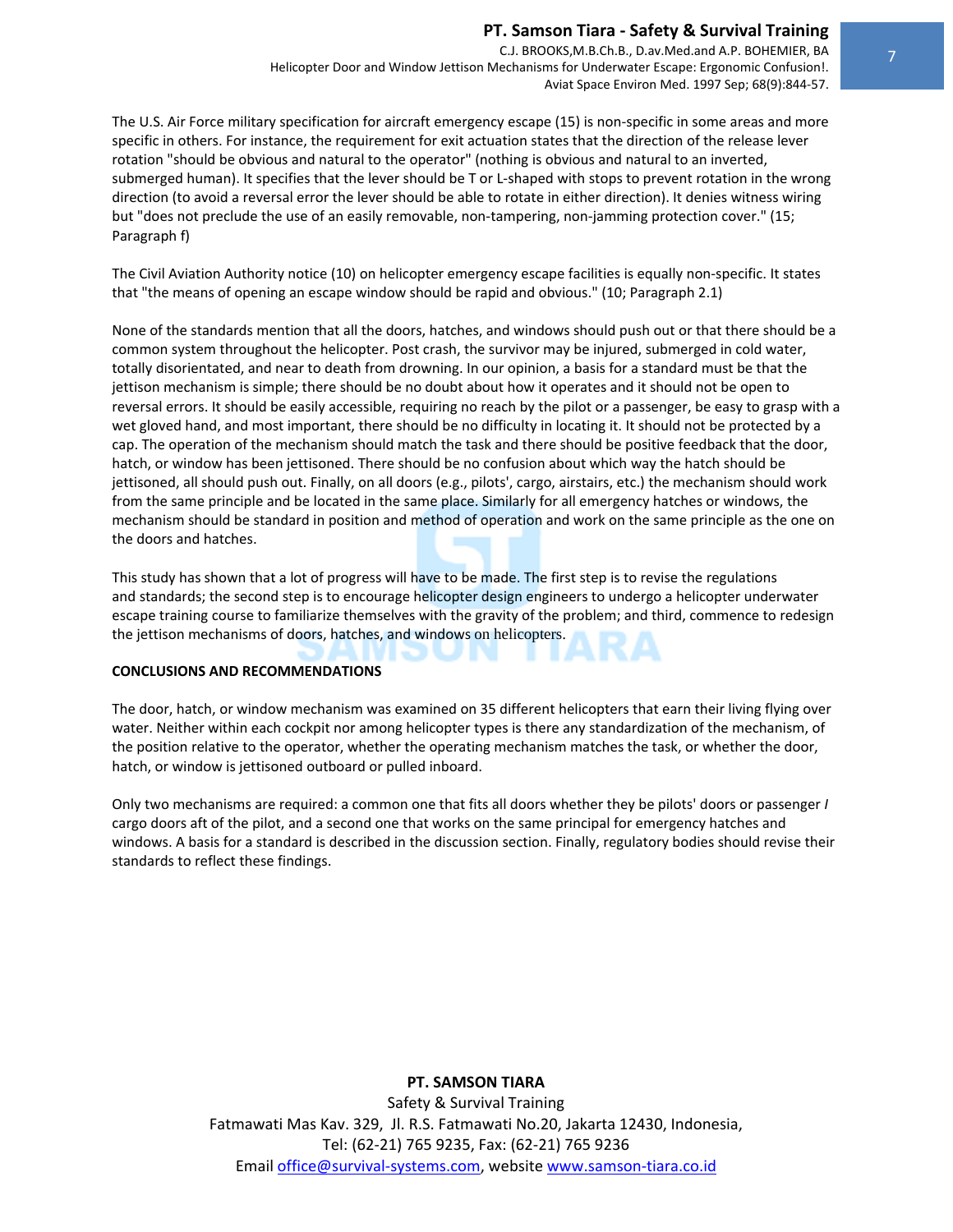C.J. BROOKS, M.B.Ch.B., D.av.Med.and A.P. BOHEMIER, BA Helicopter Door and Window Jettison Mechanisms for Underwater Escape: Ergonomic Confusion!. Aviat Space Environ Med. 1997 Sep; 68(9):844-57.



Fig. 1. A line drawing of a typical example of each of the 23 jettison mechanisms with description of how each one operates.

# **PT. SAMSON TIARA**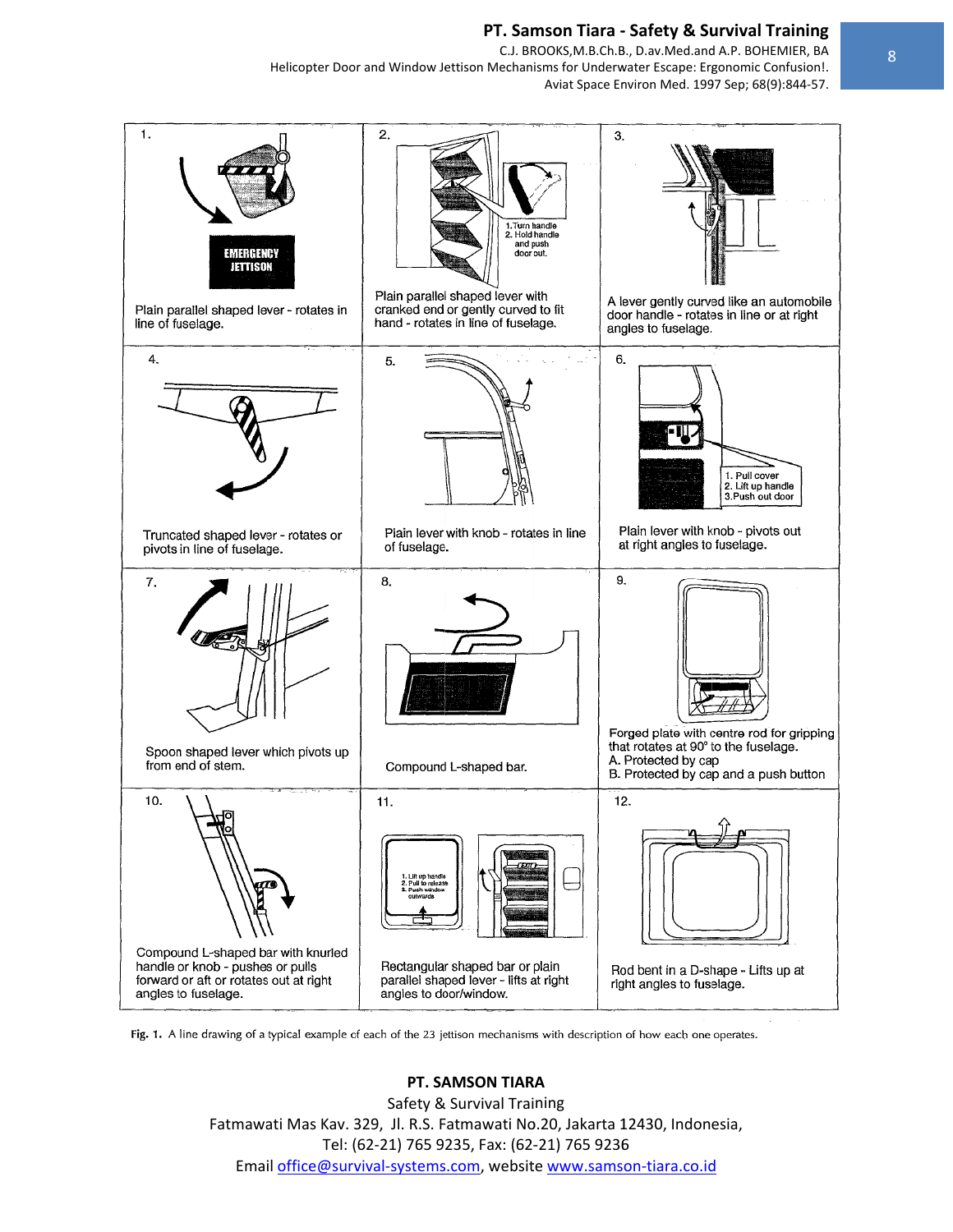C.J. BROOKS, M.B.Ch.B., D.av.Med.and A.P. BOHEMIER, BA Helicopter Door and Window Jettison Mechanisms for Underwater Escape: Ergonomic Confusion!. Aviat Space Environ Med. 1997 Sep; 68(9):844-57.



Fig. 1. Continued.

#### PT. SAMSON TIARA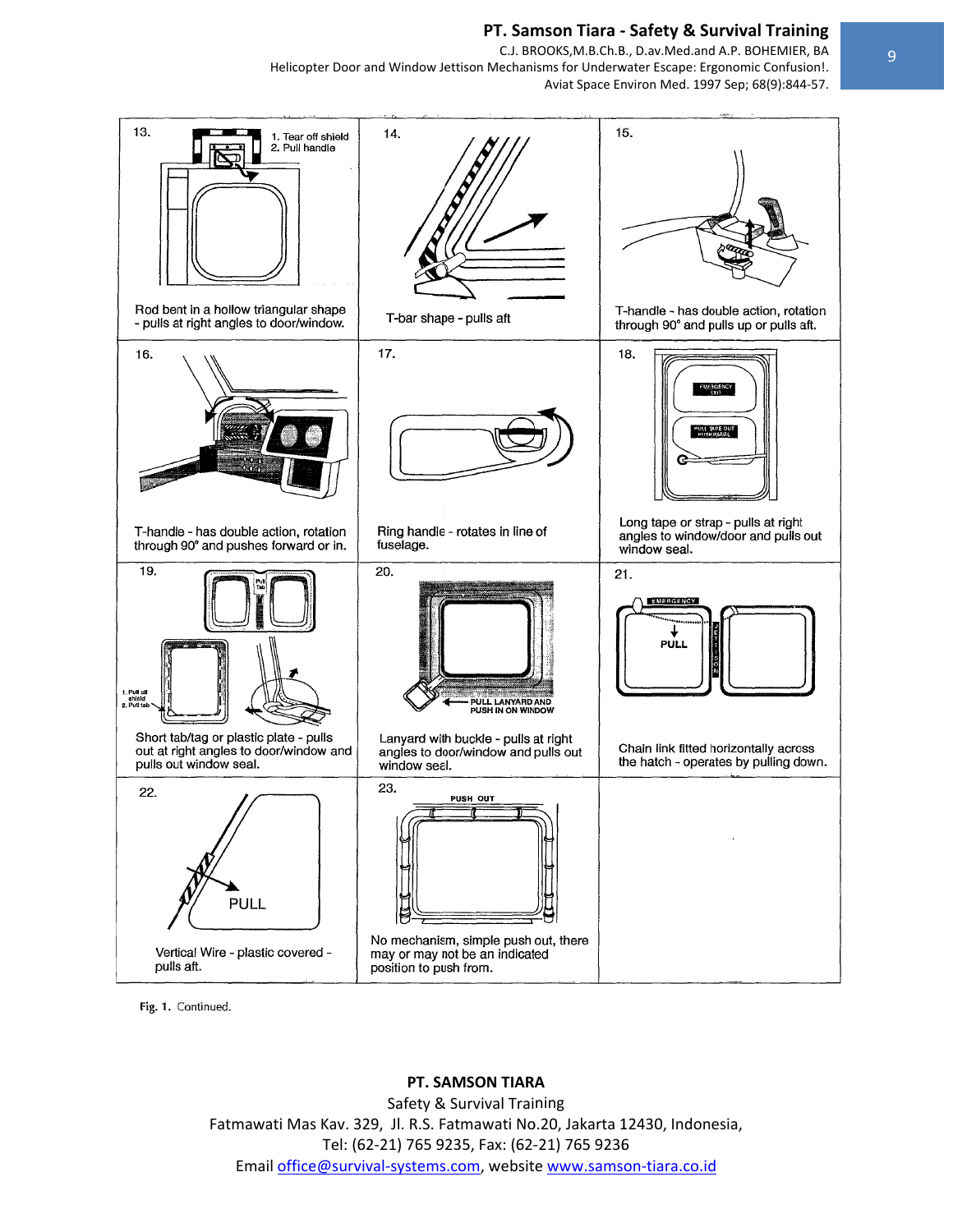C.J. BROOKS, M.B.Ch.B., D.av. Med.and A.P. BOHEMIER, BA Helicopter Door and Window Jettison Mechanisms for Underwater Escape: Ergonomic Confusion!. Aviat Space Environ Med. 1997 Sep; 68(9):844-57.



# PT. SAMSON TIARA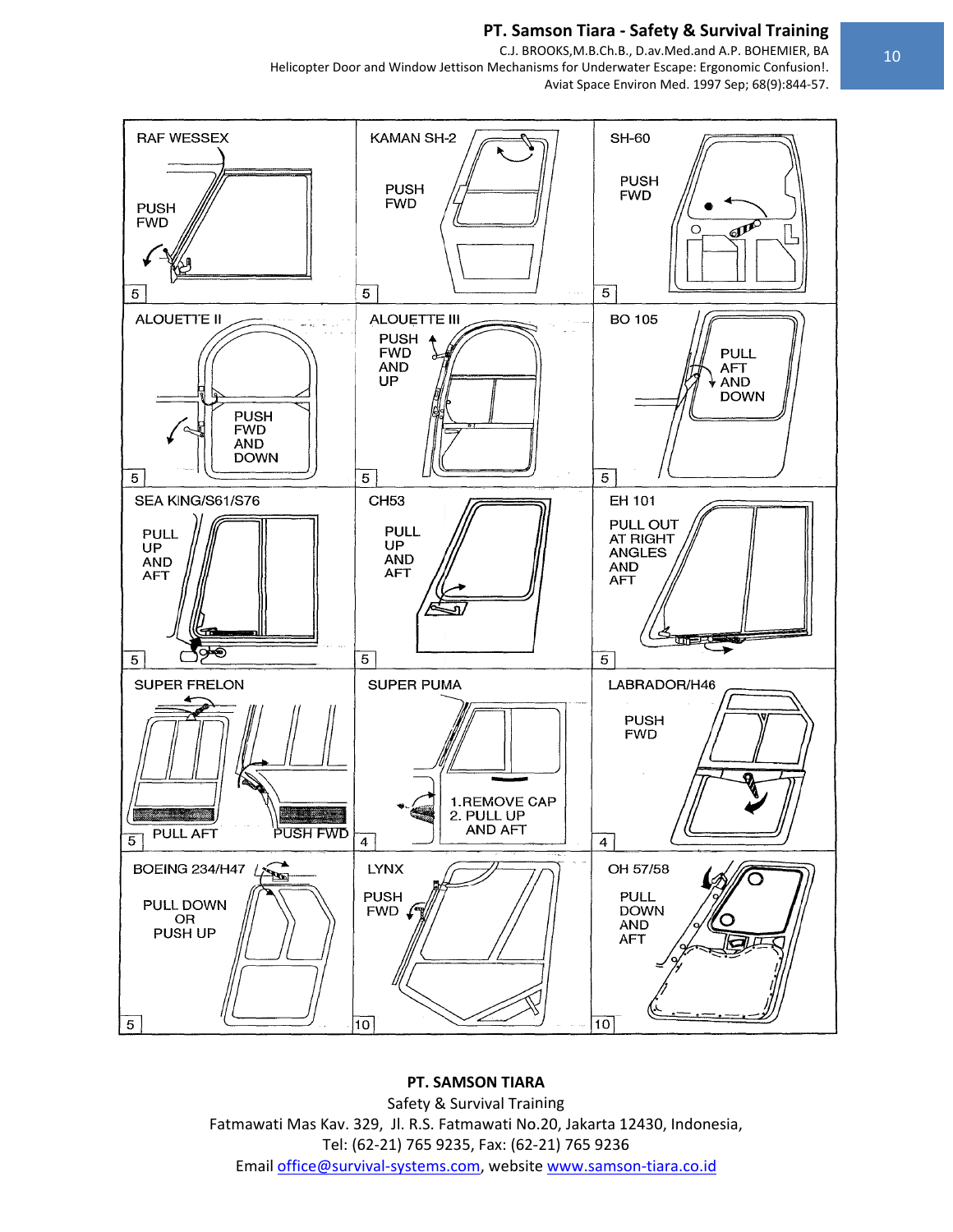

Fig. 2. A line drawing of each pilot door showing jettison mechanism and direction of operation. The type of mechanism is depicted in the box in the left-hand corner of each illustration.

#### PT. SAMSON TIARA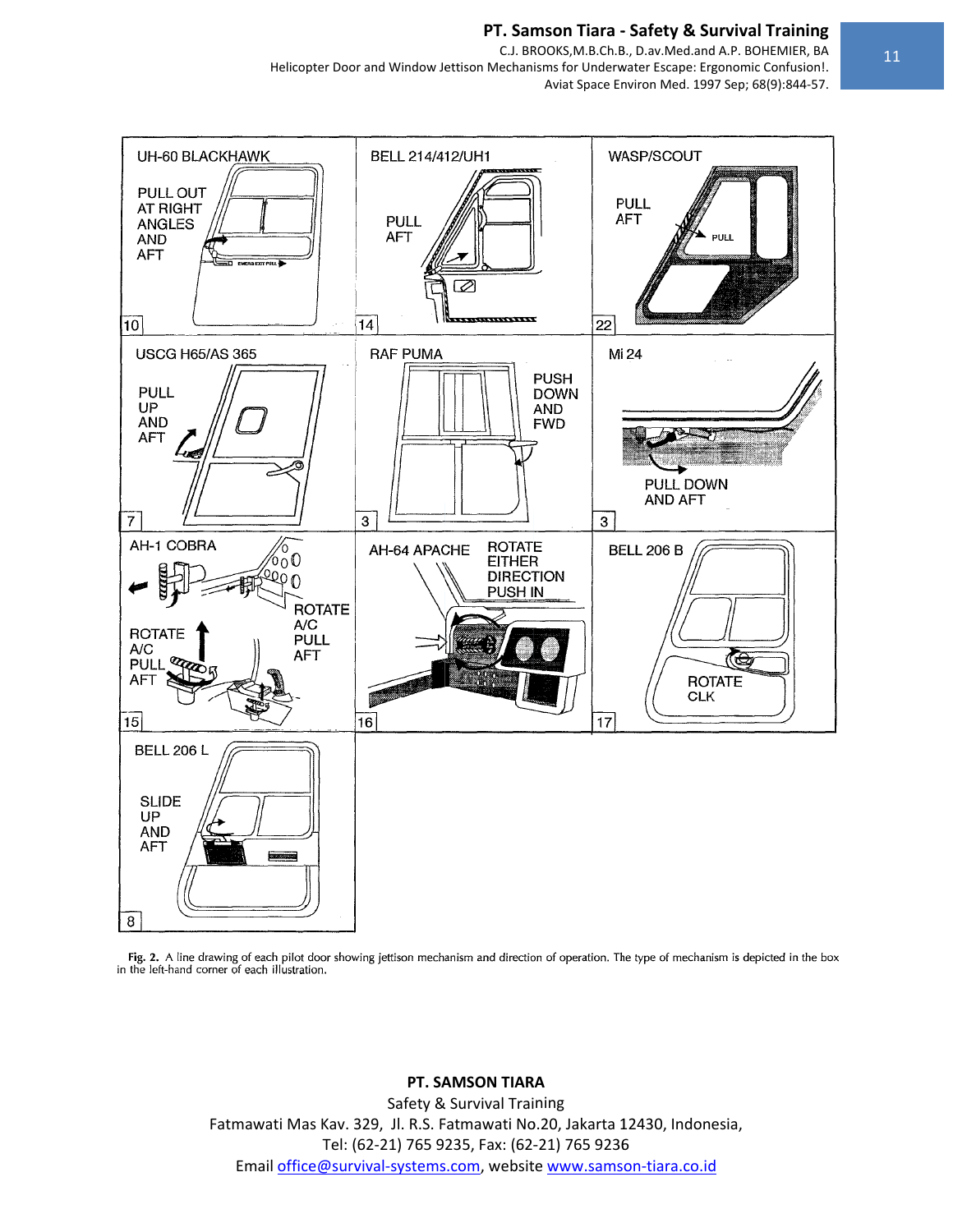C.J. BROOKS, M.B.Ch.B., D.av. Med.and A.P. BOHEMIER, BA

Helicopter Door and Window Jettison Mechanisms for Underwater Escape: Ergonomic Confusion!.

Aviat Space Environ Med. 1997 Sep; 68(9):844-57.

## HELICOPTER DOOR & WINDOW JETTISON MECHANISM-BROOKS & BOHEMIER

TABLE I. HELICOPTER PILOT DOORS.

| Helo Type           | Mechanism | Direction Of Operation                                           | Goes With Door<br>(Y/N) | Height                                                       | Door<br>(In/Out)  | Comments                                                |  |
|---------------------|-----------|------------------------------------------------------------------|-------------------------|--------------------------------------------------------------|-------------------|---------------------------------------------------------|--|
| Wessex              | 5         | Pushes fwd; rotates clk<br>10-12                                 | N                       | Mid chest                                                    | O                 |                                                         |  |
| Wasp                | 22        | Pulls aft                                                        | N                       | Mid chest                                                    | O                 |                                                         |  |
| Scout               | 22        | Pulls aft                                                        | N                       | Mid chest                                                    | $\Omega$          |                                                         |  |
| Lynx                | 10        | Push fwd; rotates ac 12-9                                        | N                       | Mid chest                                                    | O                 |                                                         |  |
| Alouette II         | 5         | Push fwd and down;                                               | N                       | Mid chest                                                    | Ō                 |                                                         |  |
|                     |           | rotates ac 10-7                                                  |                         |                                                              |                   |                                                         |  |
| Alouette III        | 5         | Push fwd and up; rotates<br>clk 9-12                             | N                       | Shoulder                                                     | $\circ$           |                                                         |  |
| Super Frelon        | 5         | Pulls aft; rotates clk 10-12                                     | N                       | Right knee                                                   | O                 | Different in left<br>and right seat                     |  |
|                     |           | Pulls fwd; rotates clk 10-<br>2                                  |                         | Left Shoulder                                                | O                 |                                                         |  |
| Super Puma          | 4         | Pull up and aft; rotates<br>clk 9-12                             | N                       | Knee                                                         | O                 | Capped                                                  |  |
| RAF Puma            | 3         | Pushes down; rotates clk<br>3-6                                  | Υ                       | Behind hip                                                   | O                 |                                                         |  |
| USCG H-65<br>AS-365 | 7<br>7    | Pulls up and aft                                                 | N<br>N                  | Lower chest                                                  | O<br>O            |                                                         |  |
| BO-105              | 5         | Pushes fwd and down;<br>rotates ac 11-9                          | Ñ                       | Mid chest                                                    | O                 |                                                         |  |
| <b>Bell 206B</b>    | 17        | Rotates ac                                                       | Υ                       | Lower chest                                                  | O                 |                                                         |  |
| Bell 206L           | 8         | Slides horiz aft                                                 | Y                       | Mid chest                                                    | О                 |                                                         |  |
| Bell 214ST          | 14        | Pulls aft                                                        | N                       | Mid chest                                                    | O                 |                                                         |  |
| Bell 412            | 14        | Pulls aft                                                        | N                       | Mid chest                                                    | O                 |                                                         |  |
| Bell UH-1           | 14        | Pulls aft                                                        | N                       | Mid chest                                                    | O                 |                                                         |  |
| Huey<br>OH-57       | 10        | Pulls down and aft                                               | N                       | Shoulder                                                     | O                 |                                                         |  |
| OH-58               | 10        |                                                                  | N                       |                                                              | O                 |                                                         |  |
| Kiowa               | 10        |                                                                  | N                       |                                                              | o                 |                                                         |  |
| Kaman               | 5         | Pushes fwd; rotates clk 5-                                       | Y                       | Above shoulder                                               | Ö                 |                                                         |  |
| SH-2                |           | 7                                                                |                         |                                                              |                   |                                                         |  |
| Sea King            | 5         | Pulls up and aft; rotates                                        | N                       | Lower chest                                                  | O                 |                                                         |  |
| SH-3<br>S-61        | 5         | clk 9-12<br>Pulls up and aft; rotates                            | N                       | Lower chest                                                  | O                 |                                                         |  |
| S-76                | 5         | clk 9-12<br>Pulls up and aft; rotates                            | N                       | Lower chest                                                  | O                 |                                                         |  |
| UH-60               | 10        | clk 9-12<br>Pulls back rotates aft at<br>90° to door             | Y                       | Lower chest                                                  | O                 |                                                         |  |
| SH-60               | 5         | Pushes fwd; rotates ac 2-<br>10                                  | N                       | Lower chest                                                  | O                 |                                                         |  |
| CH-53               | 5.        | Pulls up and aft; rotates<br>clk 9-12                            | Y                       | Lower chest                                                  | O                 |                                                         |  |
| Labrador            | 4         | Pushes fwd; rotates clk 5-                                       | Y                       | Lower chest                                                  | O                 |                                                         |  |
| H-46                | 4         | Pushes fwd; rotates clk 7-<br>9                                  | Y                       |                                                              | O                 |                                                         |  |
| H-47                | 4         | Pushes up or pulls down;<br>rotates either way                   | Y                       | Above shoulder                                               | O                 | Lever can rotate<br>either way                          |  |
| Chinook 234         | 4         | Pushes up or pulls down;<br>rotates either way                   | Υ                       | Above shoulder                                               | O                 | Lever can rotate<br>either way                          |  |
| AH-1 Cobra          | 15        | Rotates ac and pulls up<br>for gunner but pulls aft<br>for pilot | N                       | Lower chest rhs<br>for gunner;<br>Mid-chest lhs<br>for pilot | $\circ$<br>$\sim$ |                                                         |  |
| AH-64<br>Apache     | 16        | Rotates either way and<br>pushes in                              | N                       | Mid chest                                                    | O                 | In same relative<br>position for<br>gunner and<br>pilot |  |
| $Mi-24$             | 3         | Pulls up; rotates clk 9-12                                       | N                       | Shoulder                                                     | O                 | Same for pilot<br>and co-pilot                          |  |
| EH-101              | 5         | Pulls out and aft 90°<br>angles to fuselage                      | Y                       | Mid chest                                                    | O                 |                                                         |  |

fwd = forward;  $ac =$  counter clockwise; clk = clockwise; rhs = right-hand side; lhs = left hand side.

## PT. SAMSON TIARA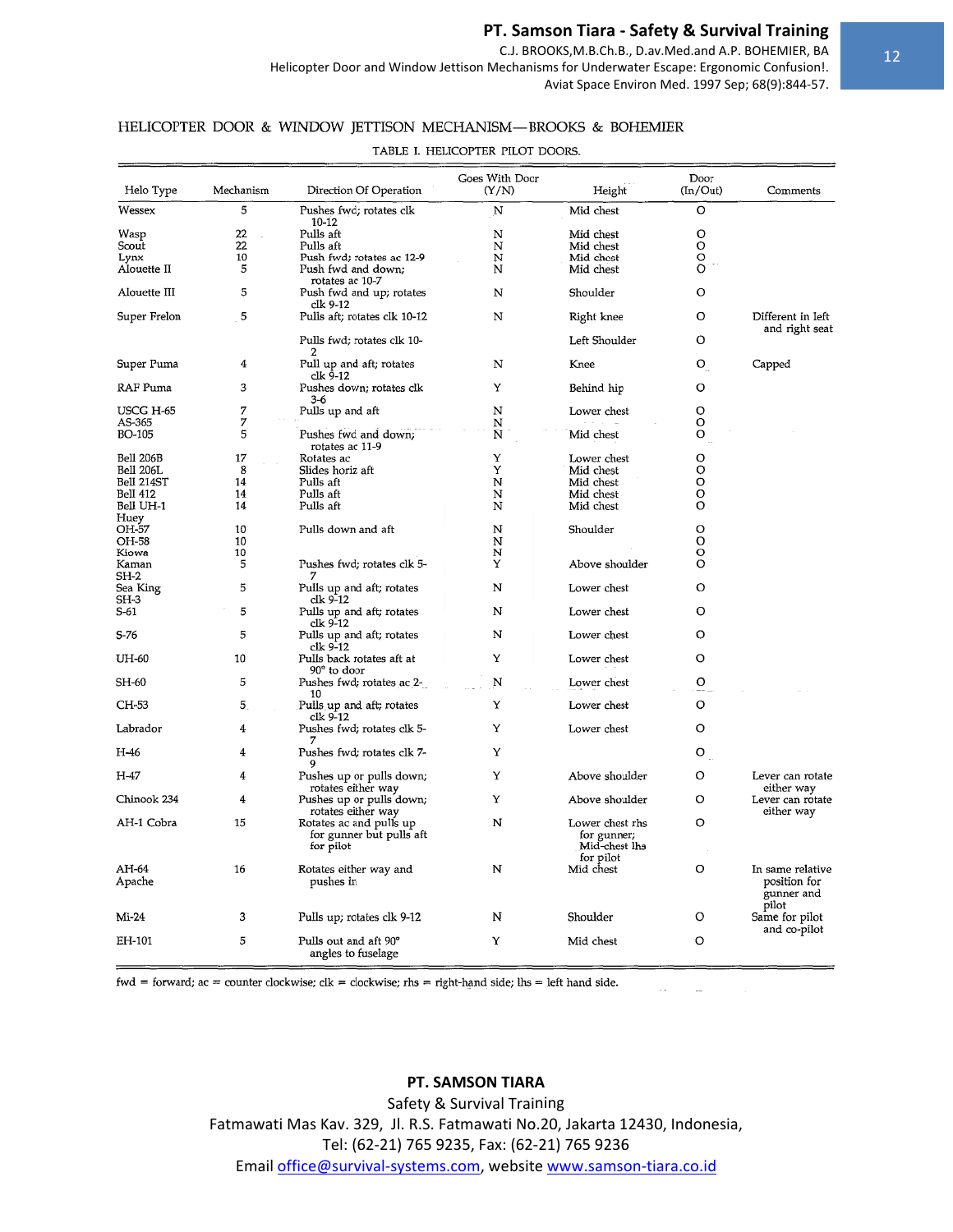C.J. BROOKS, M.B.Ch.B., D.av. Med.and A.P. BOHEMIER, BA

Helicopter Door and Window Jettison Mechanisms for Underwater Escape: Ergonomic Confusion!. Aviat Space Environ Med. 1997 Sep; 68(9):844-57.

| Helo Type          | Mechanism   | Operates                                                             | Goes With Door<br>(Y/N) | Height                          | Door<br>(In/Out)                 | Comments                                                               |
|--------------------|-------------|----------------------------------------------------------------------|-------------------------|---------------------------------|----------------------------------|------------------------------------------------------------------------|
| Wessex             | 8           | Pushes down; rotates<br>clk 1-4                                      | Υ                       | Above right<br>shoulder         | O                                |                                                                        |
| Wasp               | 1<br>22     | Pulls aft rotates ac 9-6                                             | Υ<br>N                  | Above left shoulder<br>Shoulder | O<br>O                           |                                                                        |
| Scout              | 3           | Rotates up 6-9 at 90°<br>to fuselage                                 | N                       | Lower chest                     | O                                | Door is hinged and does<br>not fall free                               |
| Lynx               | 21<br>1     | Pulls down; rotates<br>fwd clk 5-7                                   | Υ<br>Υ                  | Shoulder<br>Lower chest         | O<br>O                           |                                                                        |
| Super Puma         | 1           | Pulls down; rotates<br>clk 4-6                                       | Y                       | Mid chest                       | O                                |                                                                        |
|                    | 10          | Pull down                                                            | N                       | Above shoulder                  | O                                | Capped                                                                 |
| RAF Puma           | 1           | Pulls down; rotates<br>clk $3-6$                                     | Y                       | Lower chest                     | O                                | Capped                                                                 |
| USCG H-65          | 4           | Pushes fwd; rotates<br>clk 3-6                                       | Y                       | Lower chest                     | O                                | This is sliding door on lhs<br>similar on rhs hinged                   |
| AS-365             | 5           | Pulls back; rotates ac<br>$2 - 12$                                   | Υ                       | Foot level                      | $\circ$                          | door witness wired                                                     |
| BO-105             | 1           | Pushes up; rotates ac<br>$3 - 12$                                    | Υ                       | Lower chest                     | O                                |                                                                        |
| Bell 206B          | 17          | Rotates clk 9-12                                                     | Υ                       | Lower chest                     | $\circ$                          |                                                                        |
| <b>Bell 206L</b>   | 8           | Slides aft                                                           | Υ                       | Lower chest                     | $\circ$                          |                                                                        |
| Bell 214 ST        | 4           | Pulls up; rotates clk<br>$9 - 12$                                    | Υ                       | Lower chest                     | $\Omega$                         | $\sim$                                                                 |
| Bell UH-1/<br>Huey | 8           | Lifts up and pulls aft                                               | Y                       | Mid chest                       | Ĭ.                               |                                                                        |
| OH-57/OH-58        | 4           | Pushes fwd; rotates<br>ac 12-9                                       | N                       | Shoulder                        | $\circ$                          |                                                                        |
| Kaman SH-2         | 5           | Pushes fwd; rotates<br>clk 6-9                                       | Υ                       | Shoulder                        | O                                |                                                                        |
| Sea King/SH-3      | 5           | Pulls aft; rotates clk<br>$3 - 6$                                    | Υ                       | Above shoulder                  | O                                |                                                                        |
|                    | 4           | Pulls aft; rotates ac 7-<br>5                                        | Υ                       | Lower chest                     | O                                |                                                                        |
| S-61               | 2           | Pushes fwd; rotates<br>clk 10-2                                      | Υ                       | Mid chest                       | O                                | Airstairs                                                              |
| S-76               | 6           | Lifts up; pivots 90°                                                 | Υ                       | Lower chest                     | $\circ$                          | Capped                                                                 |
| UH-60              | 1           | Either pushes or pulls<br>(rotates) depending<br>on seating position | Y                       | Lower chest                     | O                                | Under back window on rhs.<br>Under front window on<br>lhs. Both capped |
| CH-53              | 4 and 1     | Two actions; rotates<br>clk 4-6; rotates ac 3-<br>12                 | Υ                       | Mid chest                       |                                  | Two lever action                                                       |
| H-46               | 5           | Pushes up and fwd;<br>rotates ac 3-6                                 | Y                       | Shoulder<br>Mid chest           | Rolls up<br>Does not<br>jettison |                                                                        |
| Chinook 234        | 11          | Pivots/lifts up at 90°                                               | Υ                       | Mid chest                       | O                                | Airstairs                                                              |
| Mi-24              | $3$ and $3$ | Rotates out and fwd<br>at 90°                                        | Y                       | Lower chest                     | O                                | Two lever action and<br>locking button on lower                        |
|                    |             | Rotates aft at 6-3                                                   | Y                       |                                 |                                  | one                                                                    |
| EH-101             | 1           | Pulls down; rotates ac<br>$10 - 7$                                   | Υ                       | Lower chest                     |                                  | Witness wired                                                          |
|                    | 1           | Pulls down; rotates<br>$clk 3-6$                                     | N                       | Mid chest                       |                                  | Airstairs                                                              |

TABLE II. ALL DOORS AND ACCESS HATCHES AFT OF THE PILOT'S DOORS.

Legend same as Table I.

# PT. SAMSON TIARA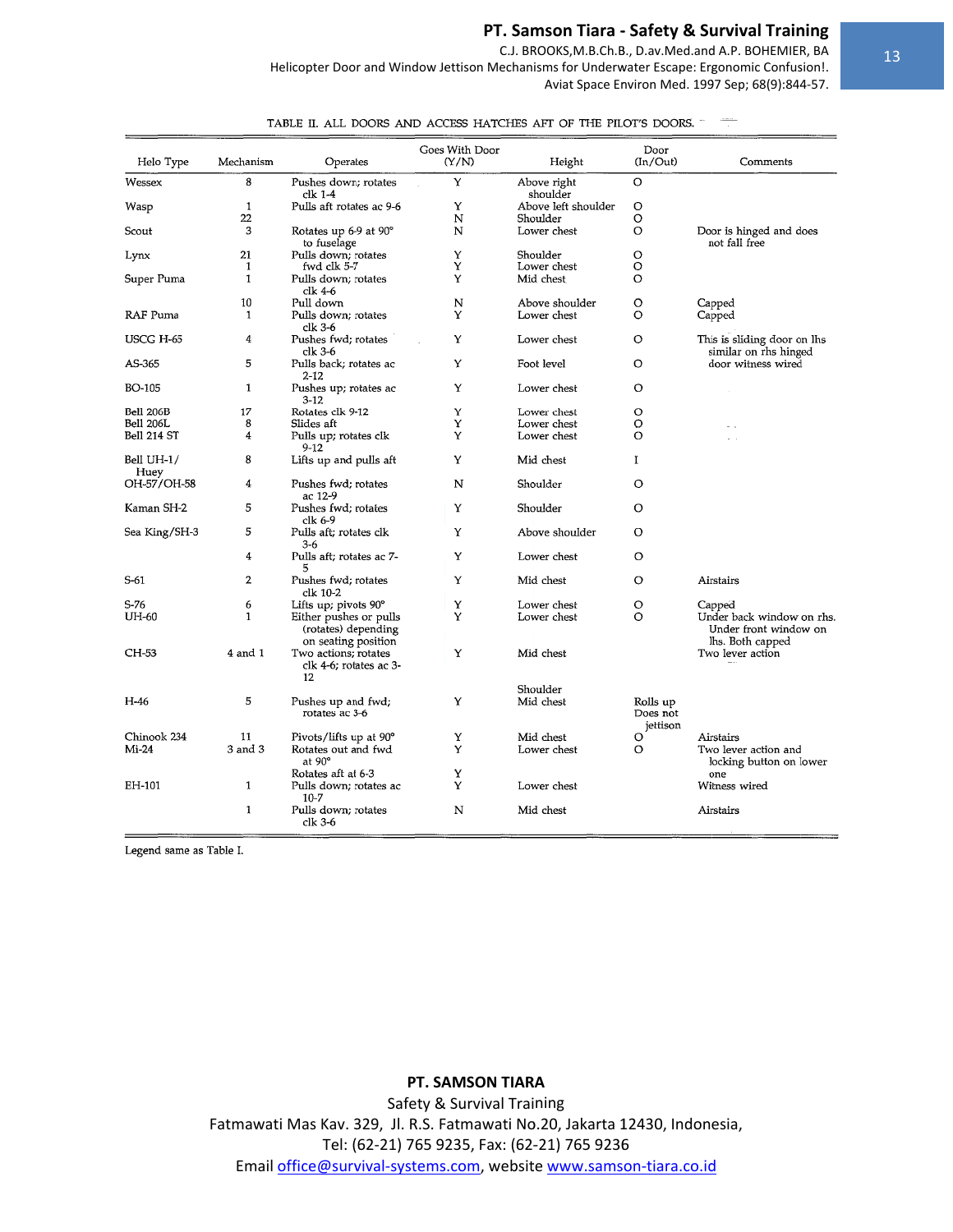C.J. BROOKS, M.B.Ch.B., D.av. Med.and A.P. BOHEMIER, BA Helicopter Door and Window Jettison Mechanisms for Underwater Escape: Ergonomic Confusion!.



Fig. 3. A line drawing of each door, airstairs and access door aft of pilot's door showing the jettison mechanism and direction of operation. The type of mechanism is depicted in the box in the left-hand corner of each ill

## PT. SAMSON TIARA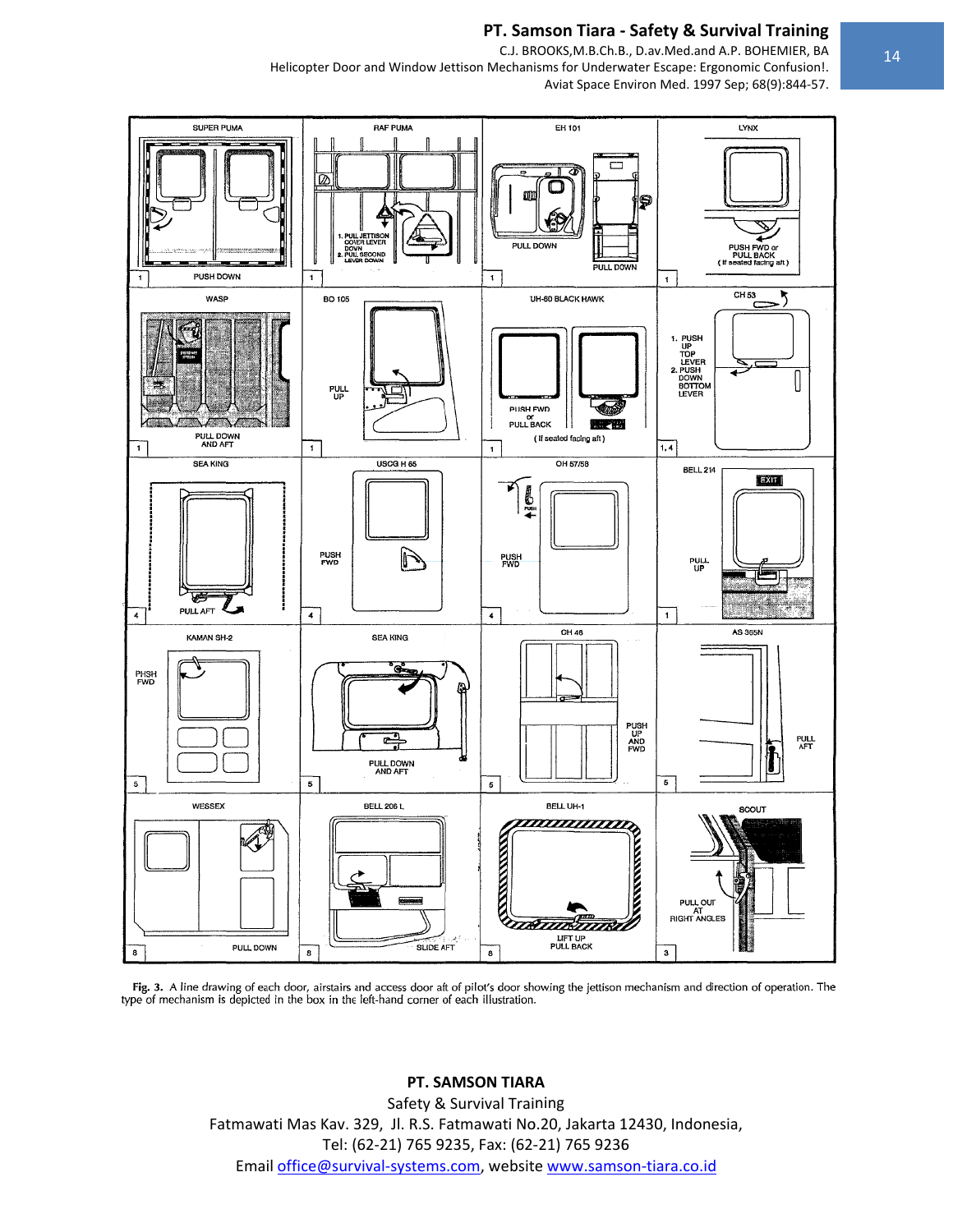C.J. BROOKS, M.B.Ch.B., D.av. Med.and A.P. BOHEMIER, BA Helicopter Door and Window Jettison Mechanisms for Underwater Escape: Ergonomic Confusion!. Aviat Space Environ Med. 1997 Sep; 68(9):844-57.



Fig. 3. Continued.

**SAMSON TIARA** 

PT. SAMSON TIARA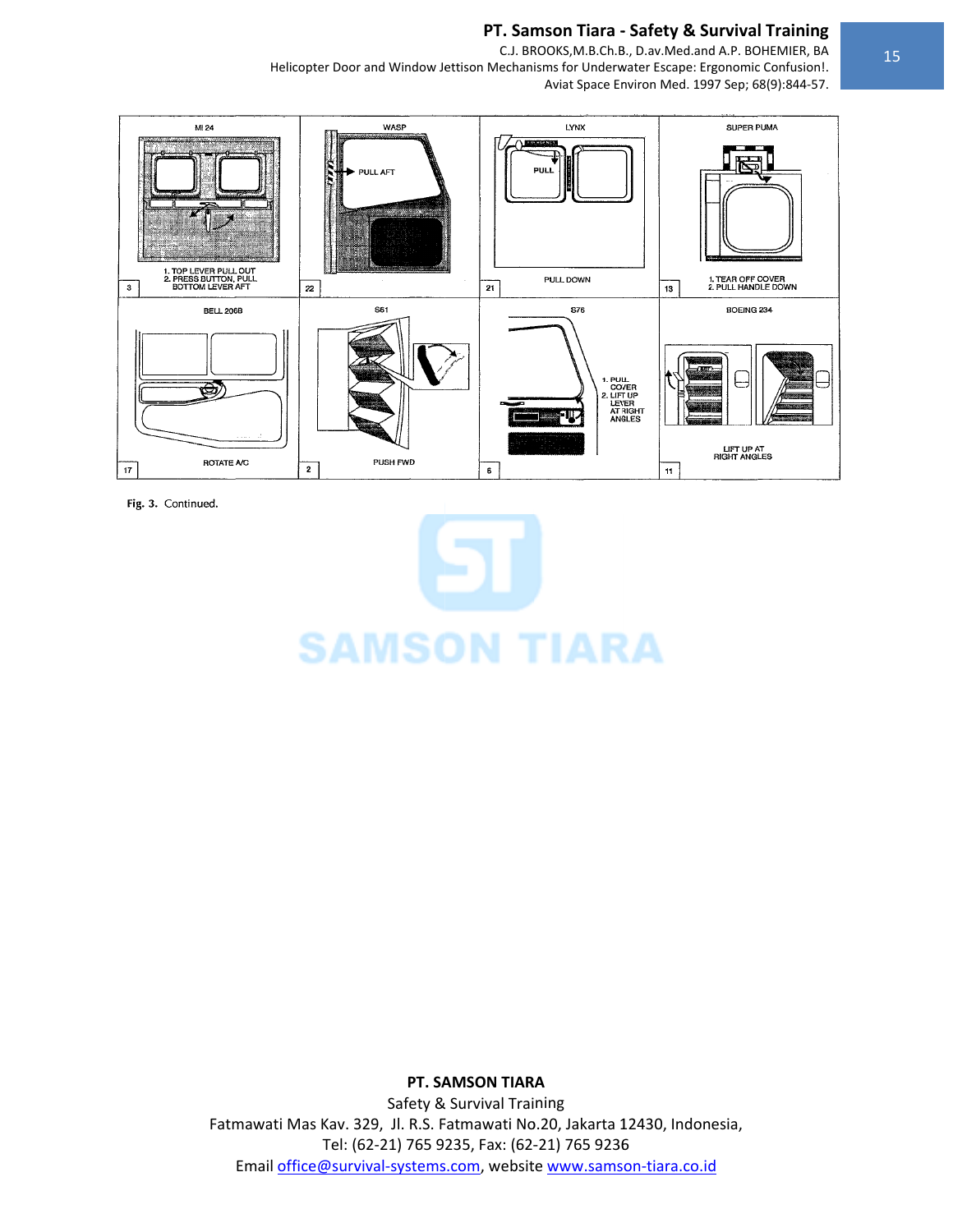$\mathcal{L}$ 

C.J. BROOKS, M.B.Ch.B., D.av. Med.and A.P. BOHEMIER, BA

Helicopter Door and Window Jettison Mechanisms for Underwater Escape: Ergonomic Confusion!. Aviat Space Environ Med. 1997 Sep; 68(9):844-57.

TABLE III. ALL EMERGENCY WINDOWS AND HATCHES.

|                 |               |                                                            | Goes With<br>Window/Hatches |                          | Door/Window  |                                                                                         |
|-----------------|---------------|------------------------------------------------------------|-----------------------------|--------------------------|--------------|-----------------------------------------------------------------------------------------|
| Helo Type       | Mechanism     | Operates                                                   | (Y/N)                       | Height                   | (In/Out)     | Comments                                                                                |
| Wessex          | 1 and 11      | Pulls; rotates down 7-5                                    | N                           | Mid chest                | O            | Two actions one lever<br>stays (1)<br>One goes (11)                                     |
|                 | 19            | Lifts up at 90°<br>Medium length pull;<br>push out         | Υ<br>N                      | At any corner            | O            | Port exit<br>Position of tab variable<br>Starboard exit                                 |
| Wasp            | 23            | Push out; no<br>mechanism                                  | N/A                         | Mid chest                | O            |                                                                                         |
| Super Puma      | 19            | Medium length pull                                         | N                           | At any corner            | O            | Two actions position of<br>tab variable; capped                                         |
| USCG H-65       | 20            | Medium length pull                                         | N                           | Lower chest              | O            | Lanyard can be in<br>bottom, center, or in<br>corner                                    |
| <b>Bell 214</b> | 19            | Medium length pull                                         | N                           | At any corner            | O            | Position of tab variable;<br>Push position written<br>on glass in lhs and rhs<br>corner |
|                 | 23            | Push out                                                   | N/A                         | Mid chest                | O            |                                                                                         |
| Bell 412        | 23            | Push out                                                   | N/A                         | Mid chest                | O            |                                                                                         |
| Kaman SH-2      | 23            | Push out                                                   | N/A                         | Mid chest                | $\circ$      |                                                                                         |
| Sea King        | 23            | Push out                                                   | N/A                         | Mid chest                | O            |                                                                                         |
| S-61            | $\mathbf{-1}$ | Rotate up and<br>forward; clk 3-12                         | Y                           | Lower chest              | O            |                                                                                         |
|                 | 11            | Lift up at 90°; pull seal<br>out                           | N                           | Mid chest                | O            |                                                                                         |
|                 | 11            | Lift up at $90^\circ$                                      | Υ                           | Mid chest                | O            | Two actions: Pull cap,<br>operate lever; Goes<br>with liferaft                          |
| S-76            | $\mathbf{1}$  | Lift up at 90°; pull seal<br>out                           | N                           | Mid chest                | O            | Three actions: pull cap,<br>press button bar,<br>operate lever                          |
| USCG SH-60      | 19            | Medium length pull                                         | N                           | Mid chest                | $\bf{I}$     | Has tab on window to<br>pull in                                                         |
| USN SH-60       | 5             | Rotates ac 2-10<br>depending on<br>position                | N                           | Mid chest                | O            | Three jettison-able<br>windows by same<br>mechanism                                     |
| CH-53           | 19            | Medium length pull                                         | N                           | At any corner            | O            | Position of tab variable                                                                |
|                 | $1 + 1$       | Pulls; rotates down clk<br>3-6                             | Υ                           | Shoulder                 | $\mathbf{I}$ | Necessary to hold second<br>handle below window<br>to pull hatch in                     |
| Labrador/       | 18            | Very long pull (door)                                      | N                           | Lower chest              | O            | Door                                                                                    |
| H-46            | 18            | Long pull (window)                                         | N                           | Shoulder level           | O            | Window                                                                                  |
| Chinook 234     | 19            | Medium length pull                                         | N                           | At any corner            | O            |                                                                                         |
|                 | 19            | Long pull; starts from<br>plastic cap in mid<br>cabin door | N                           | Shoulder                 | O            | Mid cabin door                                                                          |
|                 | 9             | Rotates up at 90° to<br>fuselage                           | Υ                           | Mid chest or<br>shoulder | O            | In two positions on same<br>helo; also capped                                           |
|                 | 1             | Rotates clk 12-3                                           | Υ                           | Shoulder.                | $\circ$      | Rear escape hatch. Must<br>open a door to get into<br>compartment                       |
| EH-101          | 19            | Medium length pull                                         | N                           | Shoulder                 | O            | Tab in top center                                                                       |
|                 | $\mathbf{1}$  | Pulls down; rotates clk<br>3-6                             | Υ                           | Shoulder                 | $\circ$      |                                                                                         |
|                 | 12            | Rod lifts up at 90°                                        | Y                           | Shoulder                 | Ō            | Window first pulls in<br>then pushes out                                                |

Legend same as Table I.

# PT. SAMSON TIARA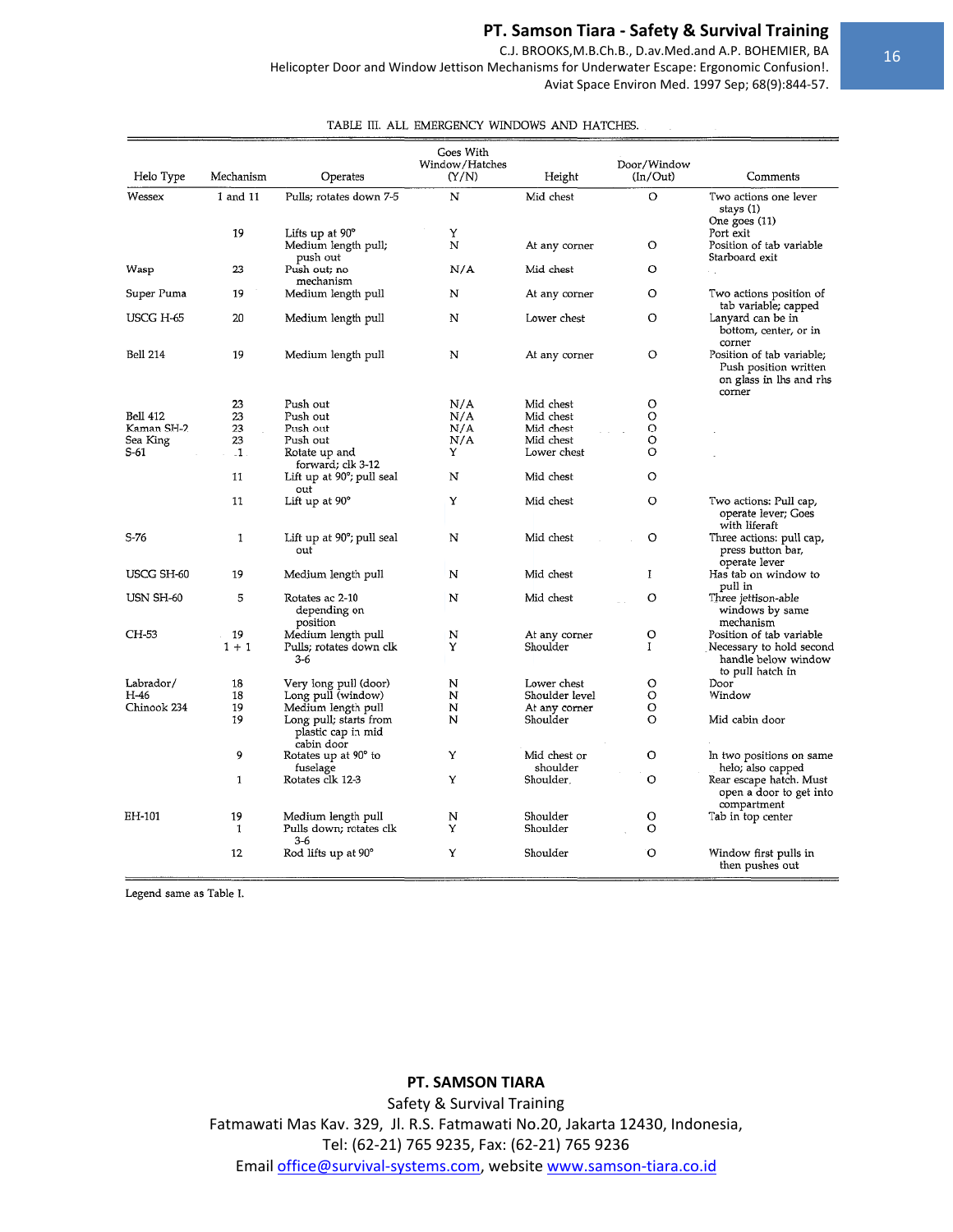C.J. BROOKS, M.B.Ch.B., D.av. Med.and A.P. BOHEMIER, BA

Helicopter Door and Window Jettison Mechanisms for Underwater Escape: Ergonomic Confusion!. Aviat Space Environ Med. 1997 Sep; 68(9):844-57.



Fig. 4. A line drawing of each emergency window and hatch showing method and direction of operation. The type of mechanism is depicted in the box in the left-hand corner of each illustration.

# PT. SAMSON TIARA